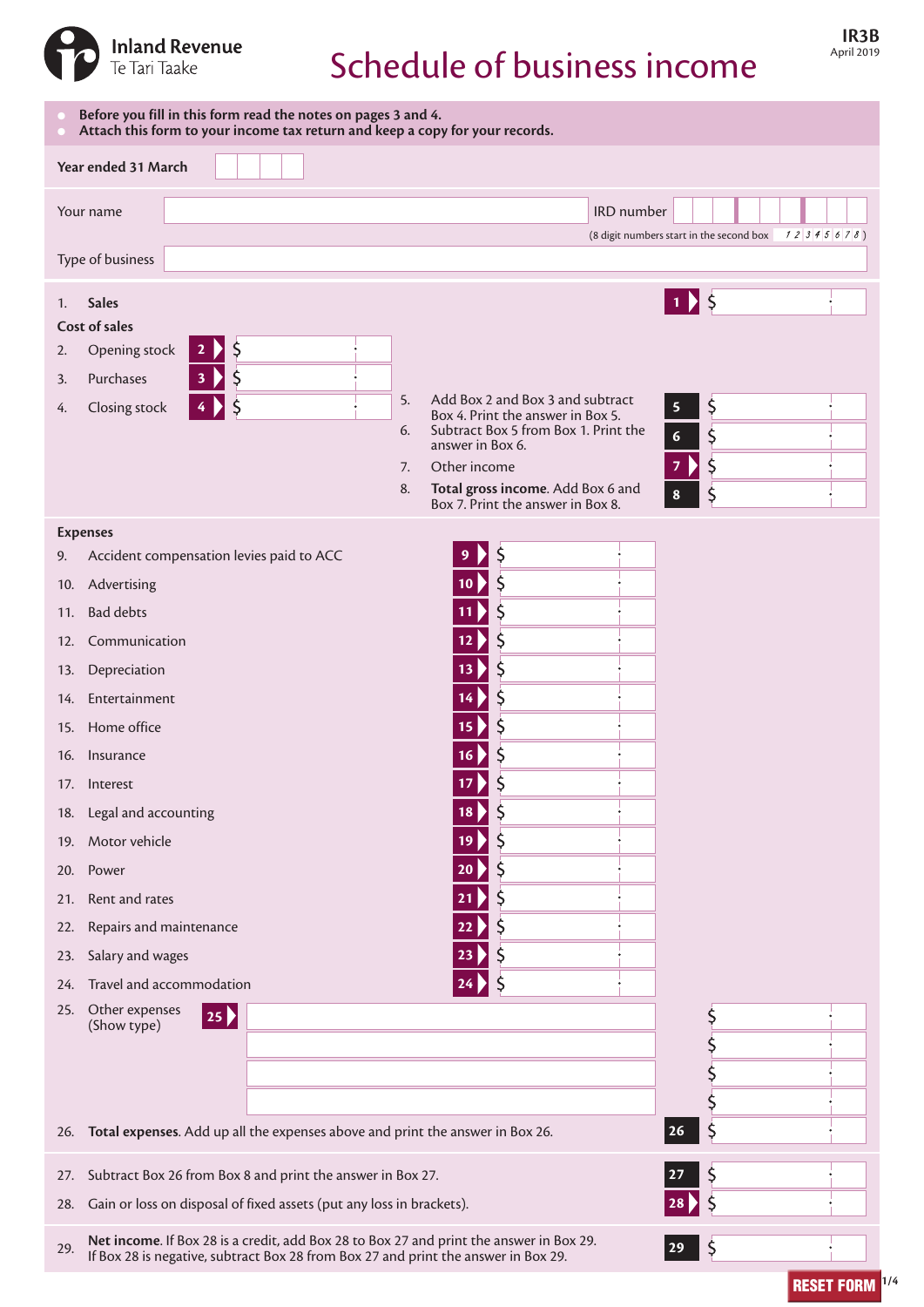# **Notes**

#### **The information on this form is based on current tax laws at the time of printing.**

If you're in business you can use this schedule instead of completing a set of financial accounts. Partnerships and estates can also use this schedule. Staple it to the top of page 3 of your tax return.

#### **Balance date**

If your balance date is 31 March, work out your income and expenses for the income year from 1 April to 31 March. If you're not sure, contact your tax agent, or call us on 0800 377 774.

## **Record keeping**

You must keep:

- books of accounts to record income, expenses, payments, wages, assets and liabilities
- bank statements, invoices, receipts, and any other documents to support entries in your account books.

You must keep your records for seven years. Keep all receipts and invoices with your records in case we ask to see them later.

## **Motor vehicle records**

If you use your car for business you must apportion your running costs between business and private use.

To work out the business portion of the running costs, keep a logbook for three months. You can then use the results for the next three years, provided the business use of the car doesn't change by more than 20%.

For each business trip write down in your logbook:

- the date
- the distance travelled for each business trip
- the reason for the trip.

Use the difference between the odometer readings for the start and end of the three months to work out the percentage of vehicle expenses you can claim.

| Example                                  |          |
|------------------------------------------|----------|
| Distance travelled for business          | 912 km   |
| Total distance travelled in three months | 1.600 km |

$$
\frac{912}{10} = 57\%
$$

1,600

In this case 57% of vehicle expenses can be claimed as a business expense.

If you don't keep records for your vehicle we limit your claim for the expenses and depreciation to a maximum of 25%.

## **Expenses when running a business from home**

If you've set aside part of your home for business purposes, you may be able to claim a portion of the costs of running your business from home.

To claim these costs you have to set aside an area principally for your business, such as an office or a storage area, and keep records of the expenses you're claiming.

Work out the amount of expenses you can claim according to the proportion of the floor area set aside for your business.

Expenses you can claim include insurance, rates, power and mortgage interest payments.

You can also claim:

- a portion of the depreciation on your home and on some capital items used principally for business purposes in your home eg a computer or office furniture and fittings
- up to 50% deduction for your domestic telephone line rental. If you have both a commercial and a domestic line rental you can claim the full cost of the commercial line but you can't claim any portion of the domestic line.

Our booklet *Smart business (IR320)* explains how to calculate a claim. You can order a copy at **[www.ird.govt.nz](http://www.ird.govt.nz)** or by calling our 0800 self-service on 0800 257 773.

## **GST (Goods and services tax)**

If you're registered for GST, don't include the GST portion of your income and expenses when working out the net profit on this form. Show the GST on your income and expenses in your GST returns. If you aren't registered for GST include the total income and expenses, including GST, when working out your net profit.

## **Filling in the IR3B**

## **Sales - Box 1**

This is the total sales or income earned from your main business activity.

## **Cost of sales - Boxes 2 to 4**

Opening stock is measured at the start of the income year (usually 1 April) and closing stock is measured at the end of the year (usually 31 March). "Purchases" is the cost of buying or producing goods for sale.

## **Other income - Box 7**

This is sales or income earned from sources other than your main business activity, eg, interest on the business bank account.

## **Schedular payments**

Don't include schedular payments on the IR3B. Show any income with tax from schedular payments deducted in your tax return. See your tax return guide for notes about schedular payments.

## **Expenses**

Only the expenses you incur in generating your business income are deductible for tax purposes. Apportion or exclude any personal expenses incurred.

#### **Accident compensation levies - Box 9**

Include ACC levy payments for self-employment and as an employer, and any interest charged.

## **Bad debts - Box 11**

Show any debts not recovered which are actually written off.

#### **Communication - Box 12**

Includes telephone, mobile phone, fax and postage costs.

#### **Depreciation - Box 13**

This is the total tax deductible depreciation claimed for all business assets. For more information see page 3.

#### **Entertainment - Box 14**

Some business entertainment expenses are only 50% deductible. For more information read our booklet *Entertainment expenses (IR268)* - it will also tell you which expenses are fully deductible. You can order a copy at **[www.ird.govt.nz](http://www.ird.govt.nz)** or by calling our 0800 self-service on 0800 257 773.

#### **Insurance - Box 16**

Include all business insurance premiums. Exclude premiums for private assets or personal life insurance. Claim premiums for loss of earnings in your return.

#### **Interest - Box 17**

Include interest charged on bank accounts, hire purchase agreements or term loans. Don't include loan repayments.